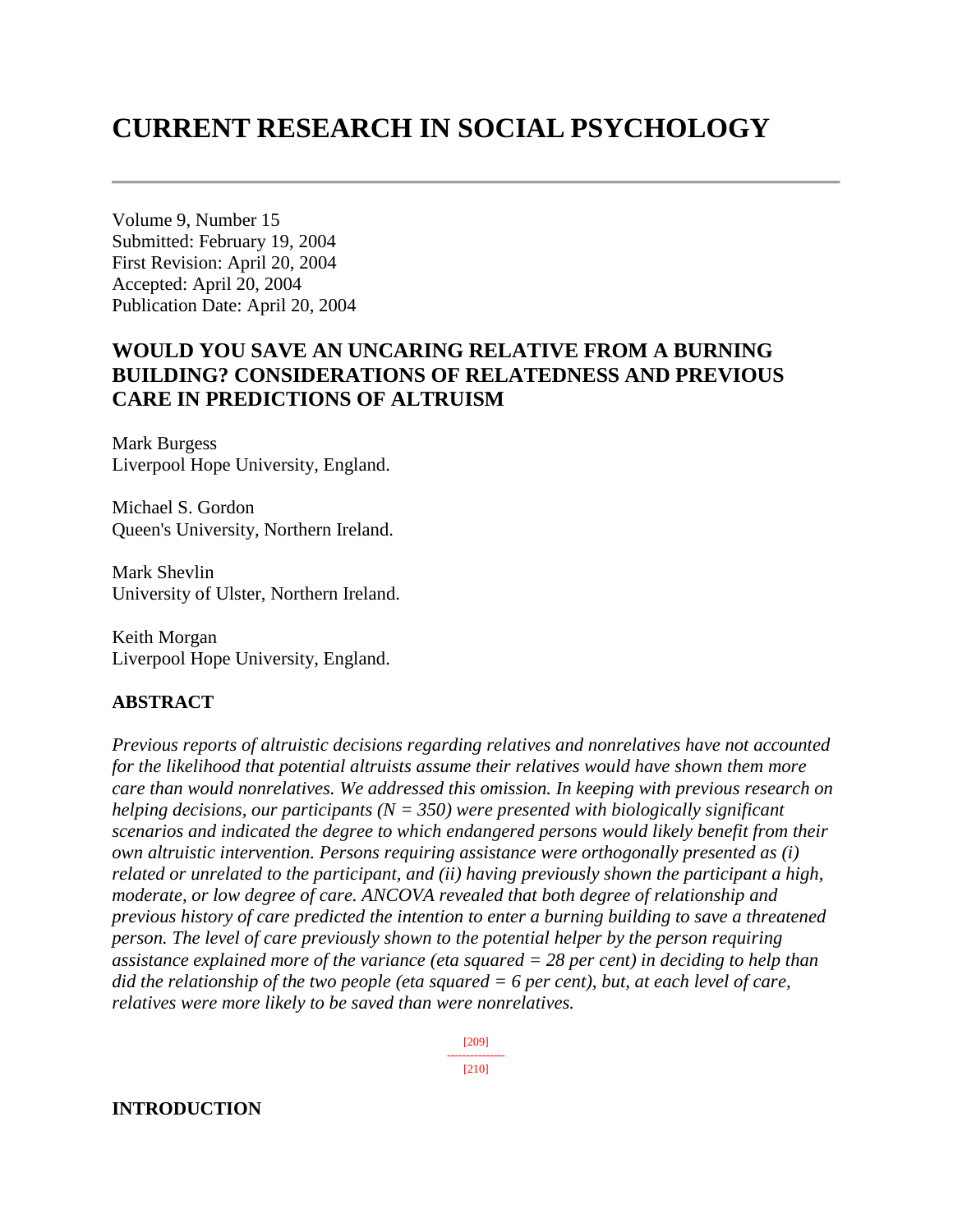From Darwin's *Origin of Species* to contemporary genome research, advances in biological knowledge have had implications for advances in psychological knowledge. Biological scientists have demonstrated that individual animals will behave in a manner that is often costly to themselves in order to benefit relatives. For example, birds will tend the nests of close relatives (Stacey & Koenig, 1990), squirrels place themselves in potentially vulnerable situations by standing guard and giving alarm calls in order that their relatives can scamper from danger (Sherman, 1977), and bees will admit selectively bred relatives, and repel selectively bred nonrelatives, from the hive (Greenberg, 1979). Despite some contrary evidence in social insects (e.g., Queller, Hughes, & Strassmann, 1990; Strassmann, Seppa, & Queller, 2002), psychologists (Barrett, Dunbar, & Lycett, 2002; Burnstein, Crandall, & Kitayama, 1994; Buss, 1999; Kenrick, 1991; Kruger, 2001) have largely endorsed Hamilton's(1963; 1964) biological concept of inclusive fitness that states that individuals help those to whom they are related in preference to those with whom they share no genetic ties. Social researchers' field analyses have been used to corroborate the efficacy of the inclusive fitness theory as applied to human behaviour. For example, people are more likely to donate an organ for transplant if the intended recipient is related than if the intended recipient is unrelated (Borgida, Conner, & Manteufal, 1992). Also, during natural disasters, even professional carers and emergency workers preferentially go to the aid of relatives prior to extending their services to the wider community (Form & Nosow, 1958; Kaniasty & Norris, 1995).

Laboratory researchers (Burnstein, Crandall, & Kitayama, 1994; Kruger, 2001) have applied the inclusive fitness model to human's altruistic decisions in experiments by adopting role playing and vignette techniques. These researchers have concluded that humans, like many animals (Fletcher & Michener, 1987), favour relatives over nonrelatives when deciding whom to help, and these differences in helping are especially marked in biologically significant situations (i.e., situations in which the intended recipient would likely die if left unaided). For example, having read a vignette describing a person in danger of dying in a burning building, participants were more likely to indicate they would place themselves at risk by helping a person sharing 50 per cent of their genetic makeup ( $r = 0.50$ , e.g., a brother), than a person sharing 25 per cent of their genetic makeup ( $r = 0.25$ , e.g., an uncle). An uncle would, in turn, receive more help than a person sharing 12.5 per cent of participants' genetic makeup ( $r = 0.125$ , e.g., a cousin), who would receive more help than an unrelated person  $(r = 0.00, e.g.,$  an attractive stranger). These results have been cited widely as strong evidence of the efficacy of the inclusive fitness model (e.g., Barrett, Dunbar, & Lycett, 2002; Burnstein & Branigan, 2003; Kenrick et. al., 1999).

When an individual in need is not related to a potential altruist, Triver's (1971) model of reciprocal altruism has generally been used to explain altruistic behaviour (for an extended critique of reciprocity models see Richerson & Boyd, 2001). Briefly stated, Triver's model indicates that unrelated individuals care for one another to different degrees, and innate psychological mechanisms ensure that individuals provide help to those from whom they have previously benefited. Recently, computer simulations based on the prisoner's dilemma paradigm indicated that cooperation between unrelated individuals increased when there had been a previous, sustained, history of caring (Roberts & Sherratt, 1998). Similarly, those who were perceived to have been neglectful in relationships were less likely to receive future cooperation. An individual's reciprocal actions need not exactly mirror the aid they originally received from another. In fact, in both the animal kingdom (de Waal, 1997), and the human world (Cialdini,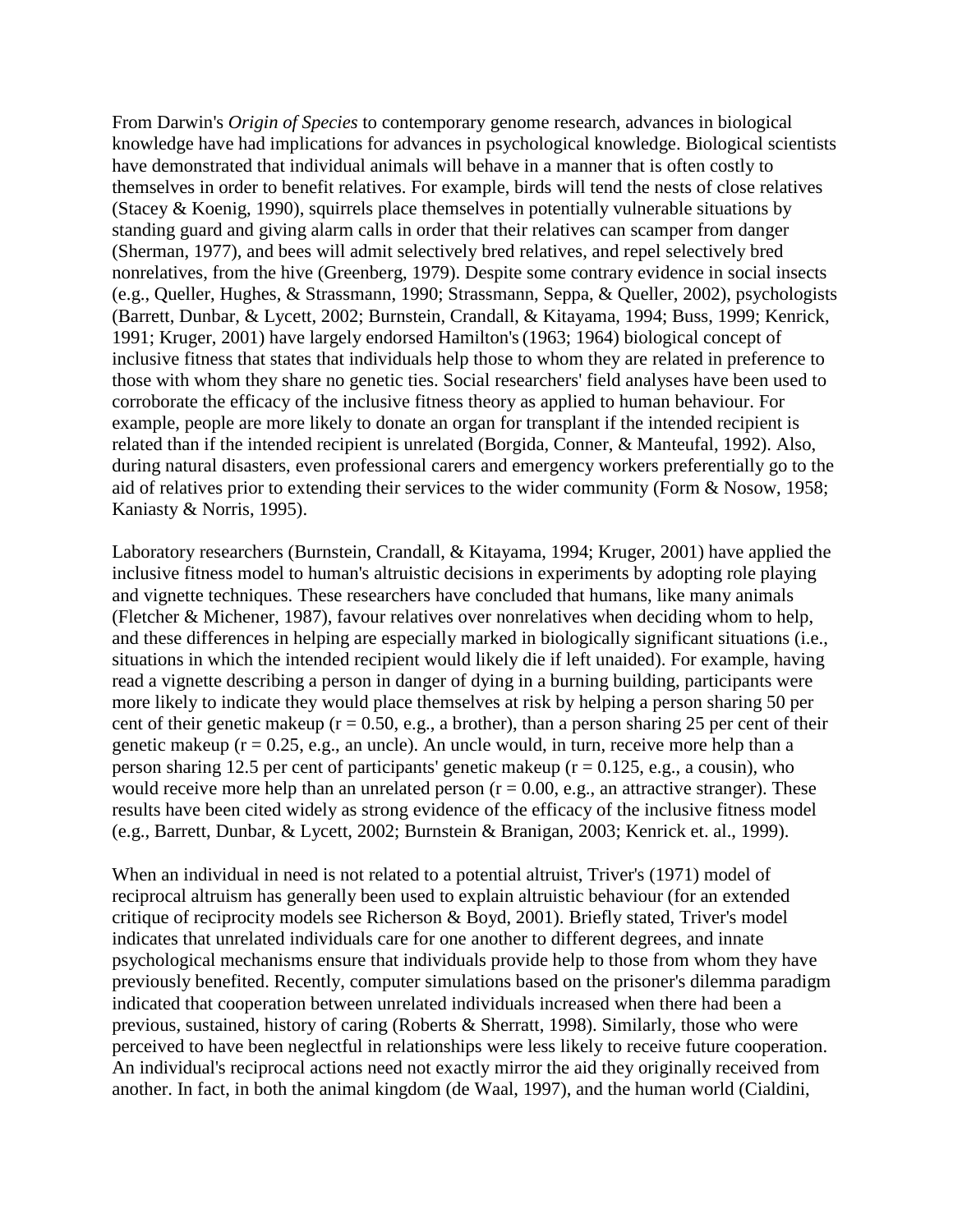2001; Dickinson, 2000), relatively small-scale acts of care can precipitate much greater returns from the individual to whom the original altruism was directed. Hence, in similar biologically significant situations to those of earlier laboratory vignette studies (Burnstein, Crandall, & Kitayama, 1994; Kruger, 2001) and field studies (Form & Nosow, 1958; Kaniasty & Norris, 1995), a caring nonrelative would be more likely to benefit from another's altruism than would a neglectful nonrelative.

In reality, those who are related also care for each other to different degrees, meaning that relationships are not equally reciprocal among kin (i.e., some individuals are relatively more caring). Therefore, considerations of reciprocity may also play an important role in determining who receives help regardless of whether a potential altruist is related or is unrelated to an individual in need of urgent assistance. It is also likely, however, that people would expect to have received more care from a relative than from a nonrelative (Baumeister & Leary, 1995). To test whether relatives truly are favoured over nonrelatives, we should determine if they are more likely to be saved in biologically significant circumstances when previous of level of care shown to potential altruists is taken into account.

> [210] --------------- [211]

Tests of inclusive fitness have been conspicuously absent in human research (Barrett, Dunbar, & Lycett, 2002). To that end, this study aims to account for potentially confounding reciprocal interactions that may have influenced peoples' decisions to help related, as well as nonrelated, people in need when responding to scenarios presented in previous laboratory vignette studies. We analysed the fundamental contrast of relative (shared genetic material) versus nonrelative (genetically distinct) and in accounting for previous caring behaviour among both relatives and nonrelatives in humans, we will add to existing research by accounting for the respective contribution of (i) being related (i.e., the rationale underpinning inclusive fitness theory), and (ii) having been cared for (i.e., the rationale underpinning reciprocity theories), in explaining peoples' altruistic decisions.

Vignette scenarios hold alternative potential confounds that conceivably may affect how participants interpret the target dilemma they are presented with. Therefore, we also account for the possibility that participants' decisions are influenced by an availability bias in that those elected most likely to be saved could conceivably be those who are most readily imagined by participants to be in a biologically significant situation (Schwarz, Bless, Strack, Klumpp, Rittenauer-Schatka, & Simmons, 1991; Tversky & Kahneman, 1973, 1974). That is, perhaps participants find it easier to imagine a relative in need of help than they do a nonrelative. Indeed, participants may also find it easier to imagine a caring person in need of help than an uncaring person. Moreover, we account for individual risk taking behaviour (see Yates 1992) in altruistic scenarios by determining whether people heroically decide to enter the burning building regardless of the persons requiring assistance (e.g., potential heroic altruists who embrace risk may report that they would dive into a burning building regardless of whether the trapped persons were uncaring nonrelatives or caring relatives).

#### **METHOD**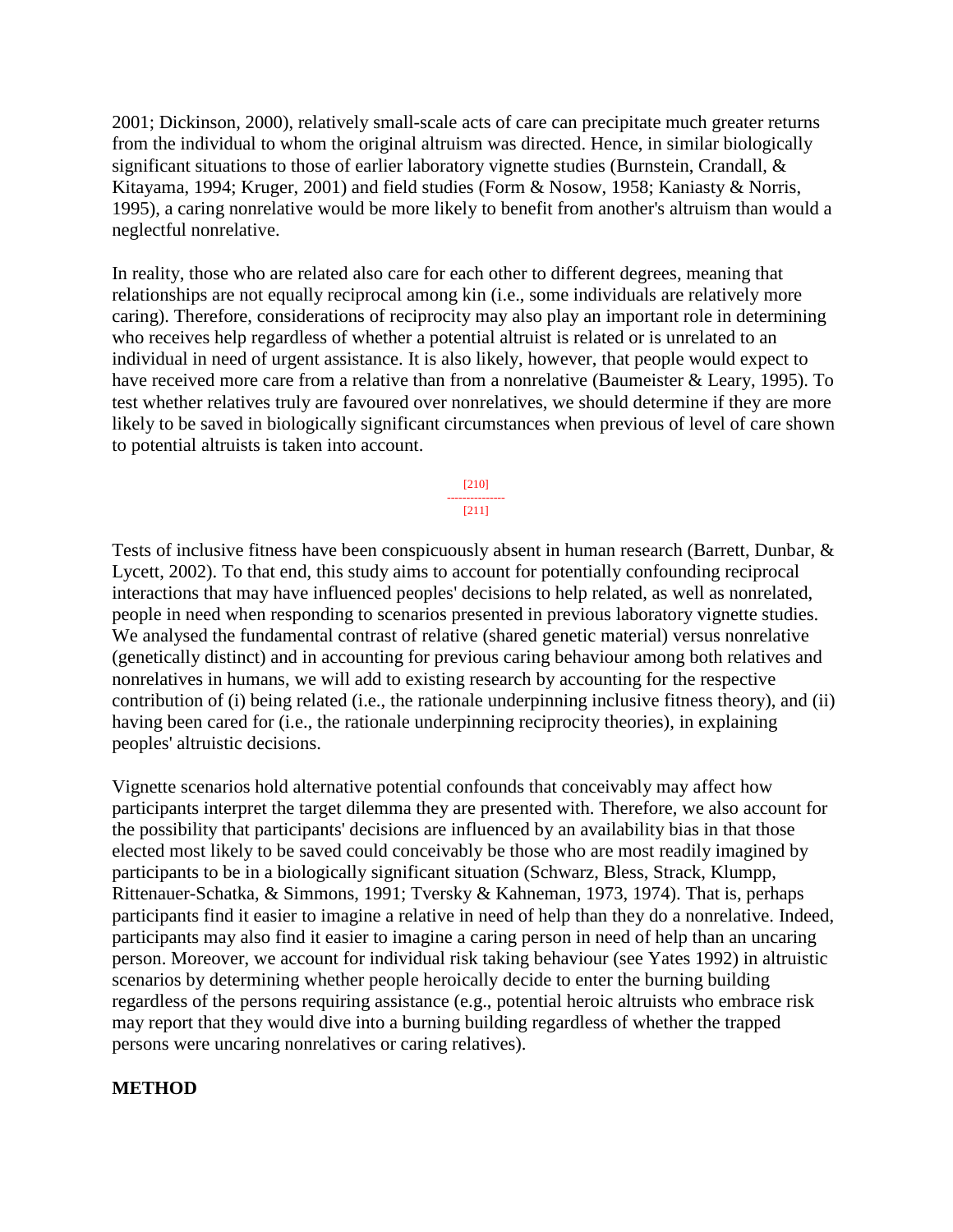#### **Participants and design**

Participants were 350 (276 females and 74 males) university students who were enrolled in first year introductory psychology courses. Participants received a vignette depicting two people who were trapped in a burning building (i.e., a biologically significant situation that would pose a substantial risk to potential helpers and would likely lead to the demise of those who were trapped if left unaided). Descriptions were presented orthogonally to represent the first person (Person X) and the second person (Person Y) as either (i) related or nonrelated to the participant, and (ii) having previously shown the participant a high, moderate, or low degree of care. Participants were randomly assigned to receive one of these descriptions and informed that they were to place themselves in the position of passing the blazing building with the knowledge that each of the previously described people was trapped inside.

#### **Materials and procedure**

Participants received the materials in large groups of 50 to 100, but each read their vignette and completed the questionnaire individually. Participants sat at least 8 seats away from the nearest person with the same scenario as their own to mitigate against nonindependence of participant responses. The experimenter reminded participants of the voluntary nature of research and emphasized the importance of reading the vignette carefully before completing the questionnaire. The experimenter also explained that data would be collated and analysed as a group in order that individuals could not assume their personal reputation would be benefited or harmed as a consequence of their reported decision to help or not to help the persons in the burning building. In order to reinforce the impact of the vignette, a vivid colour slide of a building engulfed in flames was projected onto a screen while participants completed the questionnaires. All participants read the following basic vignette and information (specific details of Person X and Person Y altered according to the vignette the participant had been assigned):

As you make your way through the city you walk past a building that is blazing with flames. You realize that the building has been housing a meeting attended by two people you know. You have known each person for the same amount of time. Person  $X$  is a nonrelative who has consistently shown a high level of care for you, and Person Y is a relative who has consistently shown a low level of care for you.

Attempting to enter the building to save either person would risk considerable harm to you.

[211] --------------- [212]

In order to accommodate different descriptions of Person X and Person Y, multiple versions of the vignette were written, conforming to a 2 (related vs. not related) x 3 (high, moderate, or low level of care) presentation of Person X and Person Y. Vignettes were presented such that, overall, both Person X and Person Y represented all possible levels of relationship and all possible levels of care. Dyads were arranged such that all possible combinations of Person X (i.e., high or moderate or low caring people who were related or unrelated) would be contrasted with all possible combinations of Person Y (also high or moderate or low caring people who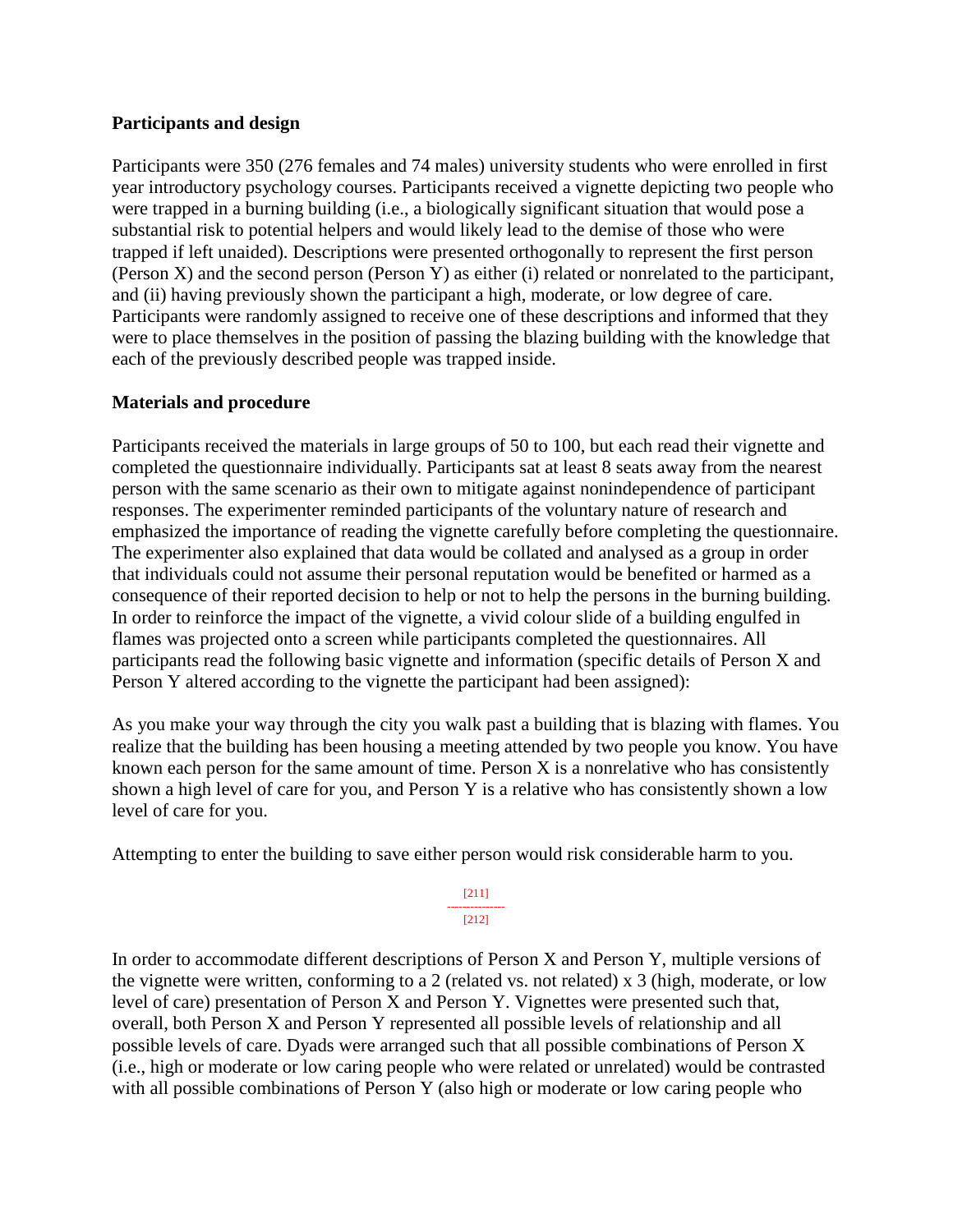were related or unrelated). The order of each possible dyad was alternated between Person X and Person Y in order to eliminate any potential primacy effect. For example, when a moderately caring relative was described in the vignettes as being trapped with a highly caring nonrelative, half of the scenarios would present Person X as the moderately caring relative and Person Y as the highly caring nonrelative. The other half of the scenarios would present Person X as the highly caring nonrelative and Person Y as the moderately caring relative. Having read the vignette, participants completed the questionnaire items. The first item required participants to indicate the likelihood that they would even enter the burning building. The next items (e.g., likelihood of saving each person) required participants to assume that they were, in fact, standing immediately inside the burning building prior to indicating how likely they would be to save each person described in the vignette scenario. At the completion of the session, participants were thanked for their help and fully debriefed about the actual nature of the hypotheses.

#### **Measures**

Participants were required to rate the overall likelihood of entering the burning building (on a 9 point scale where,  $1 =$  extremely unlikely;  $9 =$  extremely likely). They also indicated how likely  $(1 =$  extremely unlikely;  $9 =$  extremely likely) they would be to attempt to rescue each person (i.e., Person X and Person Y) and rated the ease with which they could think of likely candidates to be Person X and Person Y (1 = extremely difficult;  $9$  = extremely easy). As a manipulation check, participants indicated on separate 9 point scales the degree to which they perceived Person X and Person Y to be caring  $(1 =$  extremely low;  $9 =$  extremely high). Also as a manipulation check, participants indicated the person they imagined Person X to represent and the person they imagined Person Y to represent (e.g., Brother, Sister, Cousin, Friend, Stranger). These descriptors were then converted to numbers that represented the genetic relationship between the participant and each person in the vignette (e.g., brother was coded as 0.50 as the genetic relationship is  $r = 0.50$ . Similarly, friend was coded as 0.00 as the genetic relationship would approach  $r = 0.00$ ).

# **RESULTS**

#### **Manipulation Checks**

One way analysis of variance (ANOVA) yielded a significant effect for participants' perceptions of how caring the persons in the scenarios had been previously,  $F(2, 347) = 513.74$ ,  $p < .001$ . Specific contrasts revealed that those described in the scenarios as having shown a low level of care were indeed perceived to have shown a lower level of care  $(M = 2.49, SD = 1.48)$  than those described in the scenarios as having shown a moderate level of care  $(M = 5.50, SD = 1.57)$ , t  $(347) = 15.79$ ,  $p < .001$ . Those described as having shown a moderate level of care were, in turn, perceived to have shown significantly lower levels of care than those described in the scenarios as having shown a high level of care  $(M = 8.21, SD = 1.20)$ , t  $(347) = 14.56, p < .001$ .

One-way ANOVA also indicated that our Relationship manipulation was effective,  $F(1, 348) =$ 204.96,  $p < .001$ . Persons described as relative in the scenarios were perceived to have a closer genetic relationship ( $M = 0.25$ ,  $SD = 0.22$ ) than those described as nonrelative ( $M = 0.01$ ,  $SD =$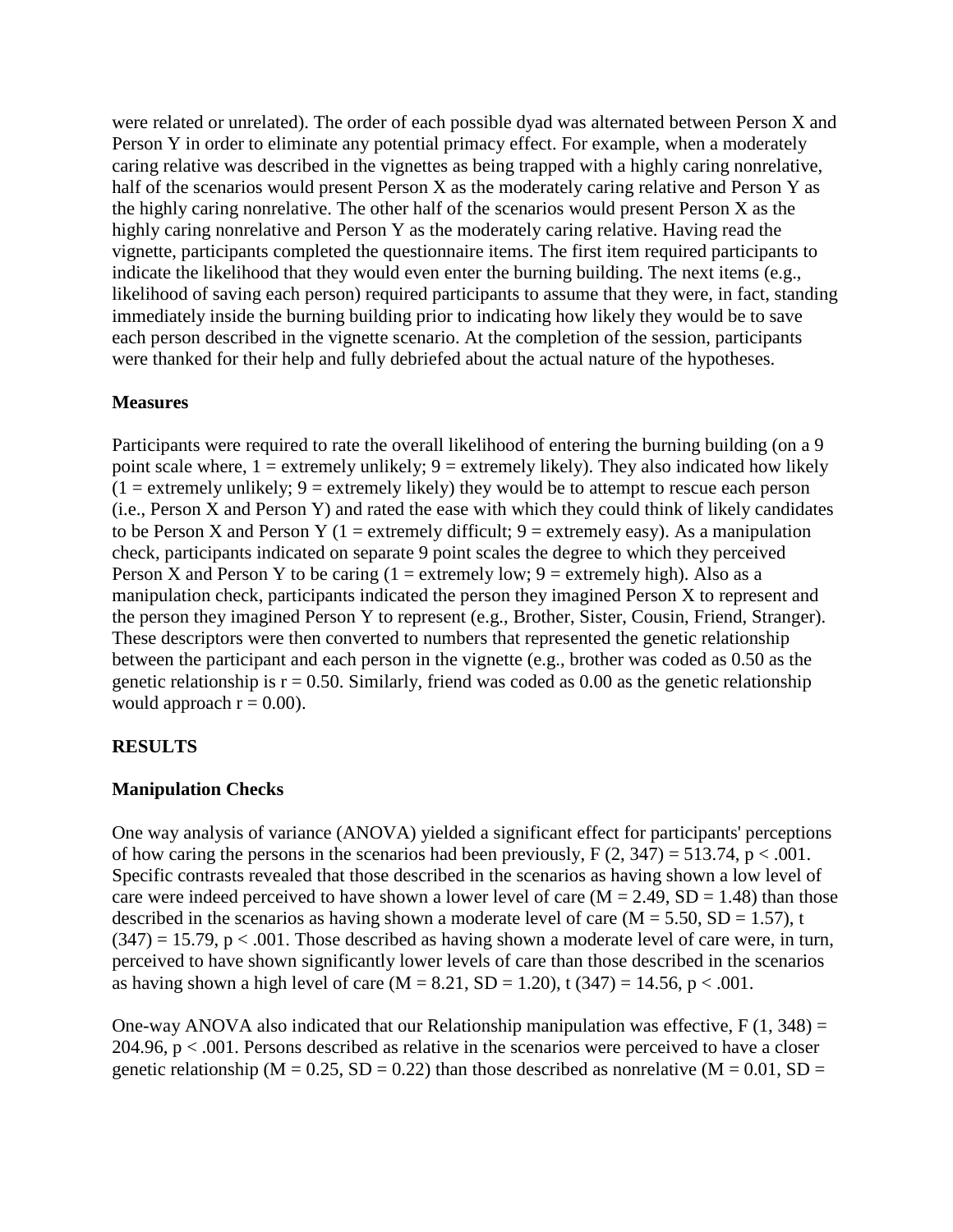0.05). No participant reported that they had imagined a grandparent or great uncle or great aunt as the trapped person.

#### [212] --------------- [213]

#### **Self-Reported Likelihood of Saving Persons From A Biologically Significant Situation**

The dyadic presentation of Person X and Person Y in the vignettes resulted in interdependence of participant responses. Therefore, analysis of covariance (ANCOVA) were performed on the Person X data only (as a note, exploratory analyses revealed consistent findings for Person Y data). A (2 Relationship: relative, nonrelative x 3 Care: high, medium, low) ANCOVA on the ratings of likelihood of saving Person X revealed statistically significant main effects for both Relationship and Care factors, but no significant interactions. Along with gender, participants' ratings of the likelihood that they would enter the burning building (i.e., risk taking) and the ease with which participants could think of likely candidates for the person in danger (i.e., availability bias) were entered as covariates to control for individual differences in risk taking behaviour and the salience of the situation.

In terms of predicting the likelihood of saving Person X, Care (F  $(2, 341) = 65.60$ ; p < .001) had a stronger effect than Relationship (F  $(1, 341) = 20.86$ ; p < .001). The Care factor explained 28 per cent of the variance in participants' reported altruistic intervention, compared to 6 per cent being explained by the Relationship factor. The Care x Relationship interaction was not statistically significant,  $(F (1, 341) = 0.58, p = 0.56)$ . Table 1 shows the estimated marginal means of participants' ratings, and also the results of specific contrasts (controlling for familywise error rates) for relative vs. nonrelative at each level of care.

#### **Table 1. Likelihood of Relatives and Nonrelatives Being Saved at High, Moderate, and Low, Levels of Previous Care**

| Variable      | Relative    | Nonrelative | Contrast              |
|---------------|-------------|-------------|-----------------------|
| Level of Care | Mean $(SD)$ | Mean (SD)   | Significance<br>Level |
| High          | 7.71(1.37)  | 6.98(1.39)  | $p = .20$             |
| Moderate      | 6.31(1.95)  | 5.30(1.91)  | $p = .05$             |
| Low           | 4.78(2.45)  | 3.57(1.99)  | $p = .01$             |

#### **Covariate Analyses: Gender, Availability Heuristics and Choosing to Enter the Burning Building**

Men and women did not differ in the extent to which they reported they were likely to save people of differing levels of relation and care vis a vis themselves  $(F < 0.27, ns)$ . However, men were more likely to report that they would enter the burning building in the first place ( $M = 6.81$ ,  $SD = 2.18$ ) than were women (M = 6.07, SD = 1.91), F (1, 348) = 8.21, p < .005.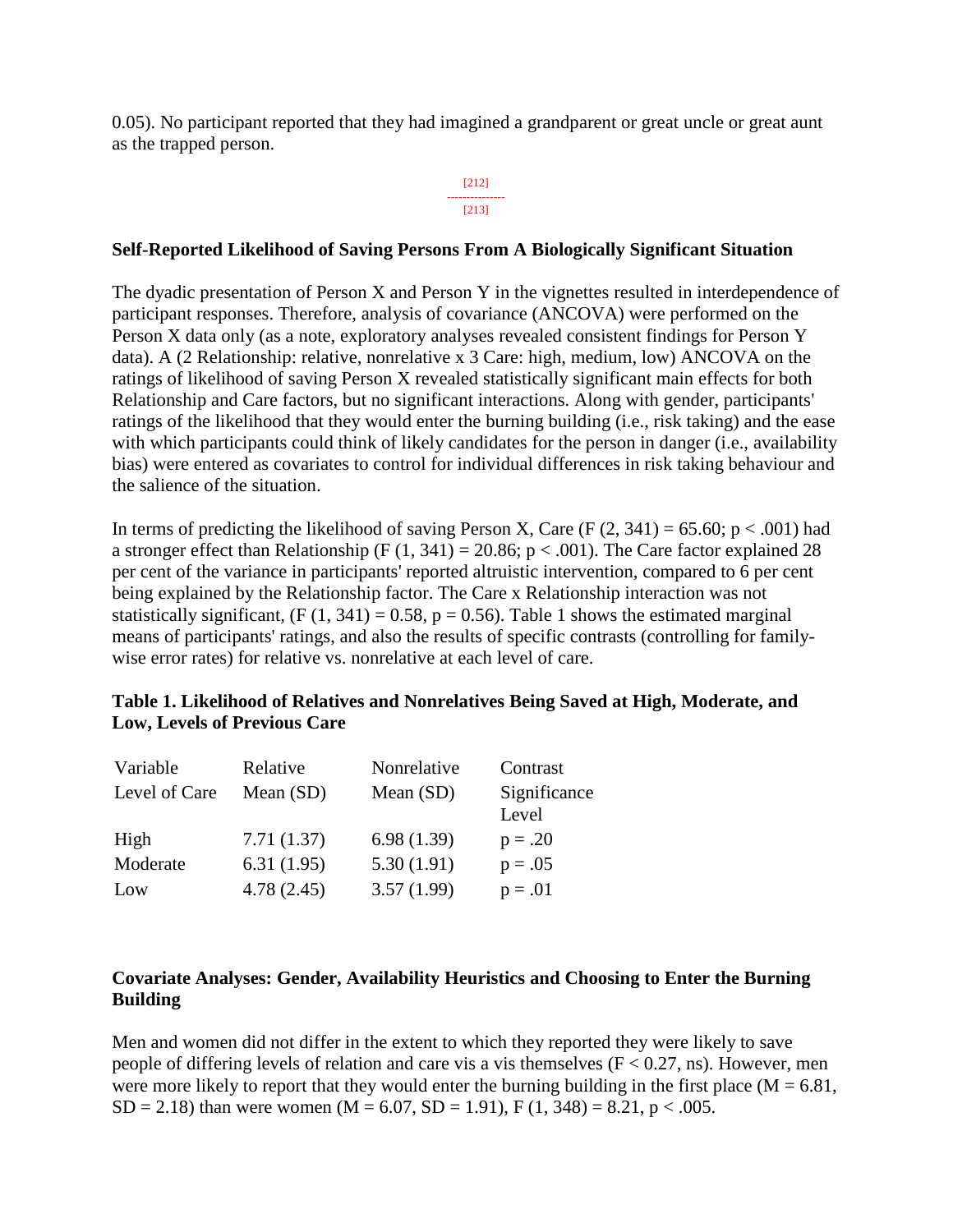Participants reported finding it equally easy to imagine the person being in need of help regardless of whether that person had been a relative or nonrelative, and regardless of whether that person was described as having previously shown the participant a high, moderate, or low, level of care (F  $(1, 341) = 1.89$ , p = .17). Participants' likelihood of entering the building was significantly associated with saving the person  $(F (1, 341) = 9.78, p = .01)$ .

### **DISCUSSION**

Compared to similar previous research, this study elaborated on potential contributing factors to individuals' altruistic decisions and also improved the vignette method. The self-reported likelihood of attempting to rescue an individual trapped in a burning building was high if the trapped person had previously shown the potential altruist a high level of care (See Table 1). This was true irrespective of the degree of relationship between the would-be altruist and the threatened individual. When the level of care was perceived to be low the likelihood of attempting a rescue was low. Overall, the differences across the levels of the Care factor (i.e., high, moderate, and low) were greater than the differences across each level of Relationship (i.e., related and non-related). However, at every level of care, relatives were favoured over nonrelatives (to a significant degree at both the moderate and low, but not the high, levels of care). Previous research has suggested that considering threatened others as sharing a collective identity with oneself may increase the chances of endangered people being rescued (e.g., Oliner & Oliner, 1988). It is likely that both care and relatedness are important factors in establishing a sense of collective identity. Our data support Hamilton's assertion regarding the superior chances of relatives surviving biologically significant circumstances even when potentially confounding explanations of level of previous care are accounted for (perhaps surprisingly, this has not been accounted for until now).

> [213] --------------- [214]

Our data also support Roberts' and Sherratt's (1998) mathematical models (founded on prisoner's dilemma computer simulations) that suggest that people are more likely to return favours when they have been in a partnership characterized by a history of care. Unlike prisoner's dilemma scenarios, our vignette scenarios prompted participants to consider their actions in biologically significant situations.

Under specific conditions, it seems, caring for another may precipitate quite impressive returns in terms of heroic acts of altruism. Certainly, reporting that one would enter a burning building to save a threatened person may seem a dramatic case of reciprocity given that the threatened individual would likely not have previously had the opportunity to behave similarly toward the potential altruist. However, relatively small initial acts of care establish the necessary conditions for more complex and costly reciprocal interactions. For example, human friendships show increasing escalation of reciprocal behaviours (Halpern, 1997; Roberts & Sherratt, 1998), and this trend is also true of alliances witnessed among monkeys (Seyfarth & Cheney, 1984), chimpanzees (de Waal, 1997), and lions (Heinsohn & Packer, 1995). Moreover, Fehr and Gachter (2002) recently highlighted that people act in a manner that enhances group cooperation in circumstances that offer little or no reputation benefit and will do so even when the situation offers no opportunity for future interaction.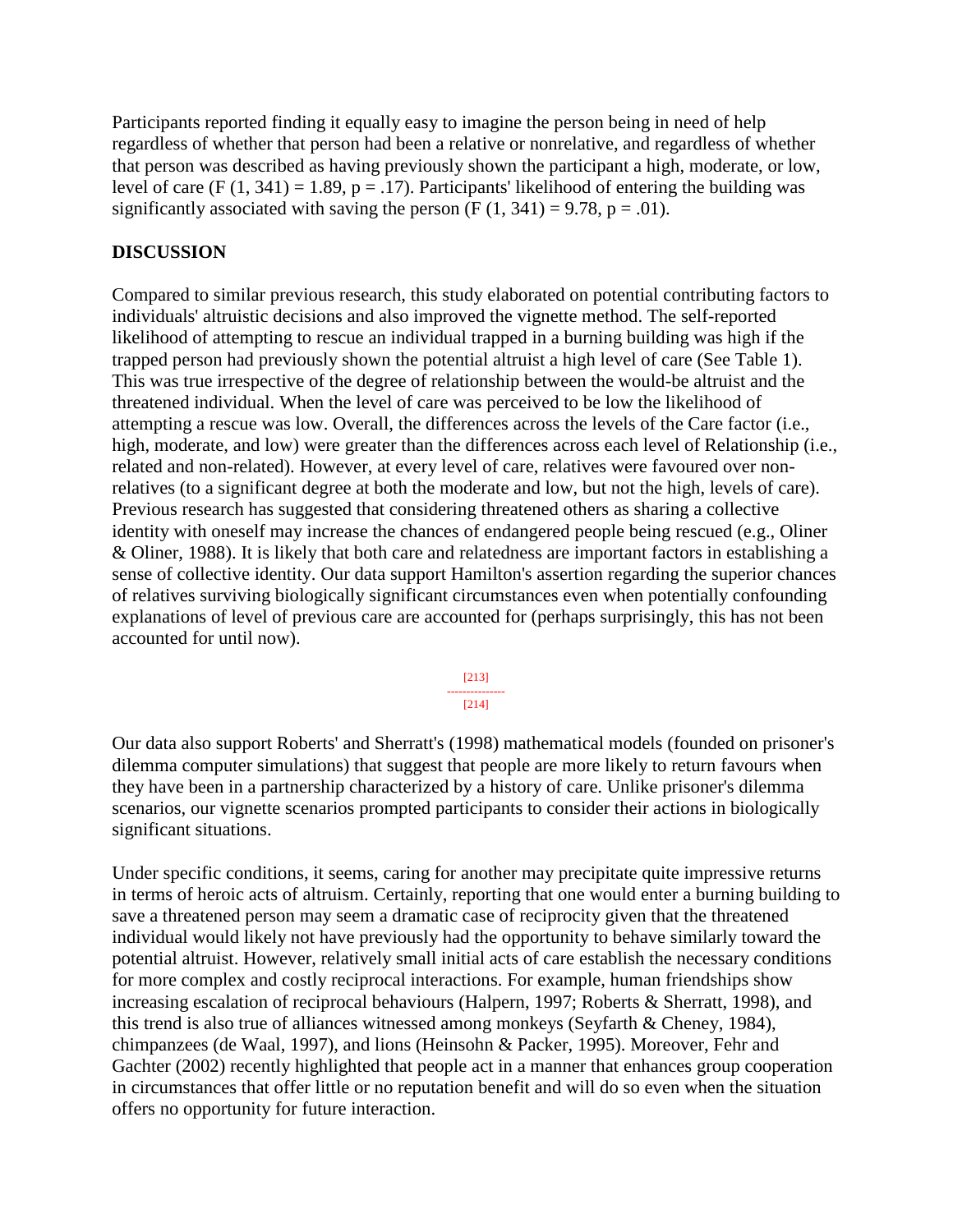Consistent with Burnstein et al.'s (1994) results, women and men did not differ in their reported likelihood of saving people. However, in our study, we additionally asked whether people would elect to enter a burning building in the first place and women and men did differ in their responses to this item. Our results support meta analyses addressing the manner in which men and women make decisions regarding personal intervention. Eagly and Crowley (1986) indicated that women were less likely than men to give bold direct assistance to those in need. Men were considered to be more likely to comply with role expectations of heroic, chivalrous intervention and women were considered to be more likely to comply with role expectations of long term nurturing forms of helping (Belansky & Boggiano, 1994; McGuire, 1994).

Previous vignette helping research has required participants only to rank order the persons they would save. Ranking does not allow participants to indicate that they would be unlikely to save either person in danger. Moreover, the ranking procedure implicitly suggests that the person ranked first is 100 per cent likely to receive help. We believed that the person most likely to receive assistance would not be absolutely guaranteed to receive help even if they were more likely than the others to be helped (which was shown to be the case). In addition, indicating likelihood on an absolute scale allowed our participants to show how different they perceived the likelihood of saving each person to be.

It is understandable that laboratory researchers have often presented vignette scenarios as stimuli to which participants indicate the likelihood of altruistic intervention (see also Burnstein et al., 1994; Kruger, 2001). In so doing, however, there is a possibility that people report saving those they can envision most easily (i.e., what amounts to an availability heuristic). Our results indicated that an availability heuristic explanation did not account for the experimental effect. In sum, participants gave some thought to whom they would save and did not just elect to intervene on behalf of the first person that popped into their head. Moreover, the risk taking covariate analysis indicated that people do not show heroic, or foolhardy, disregard for personal harm in their decision to save persons in trouble. Rather, their initial decision to even enter the burning building and attempt a rescue is predicated upon their knowledge of whether at least one of the persons inside is worthy of being saved. In addition to showing that people are discriminating in their intervention decisions, these results also suggest that our participants treated the scenarios seriously. If participants had indicated that they would be as likely to enter a burning building when two uncaring people were trapped as they were when two caring, or one caring and one moderately caring, persons were trapped we might question whether the vignette was truly stimulating participants to think sufficiently deeply about the serious nature of the situation.

> [214] ---------------

[215]

Vignette and role playing research should attempt to maximize the realism of the scenario being presented. Therefore, in addition to the colourful image of the burning building (and in contrast to Burnstein et al., 1994), we decided not to present the characters in the vignettes as being people who could not possibly exist. As such, participants were not assigned specific relatives to think of in the scenarios (e.g., Person X is your brother who has consistently shown you a low degree of care) for the following reason: not every participant would have had a brother or a sister, which effectively would rule out an  $r = .50$  condition. Moreover, many people who do have a brother or sister would likely not have a sibling that has consistently shown a low level of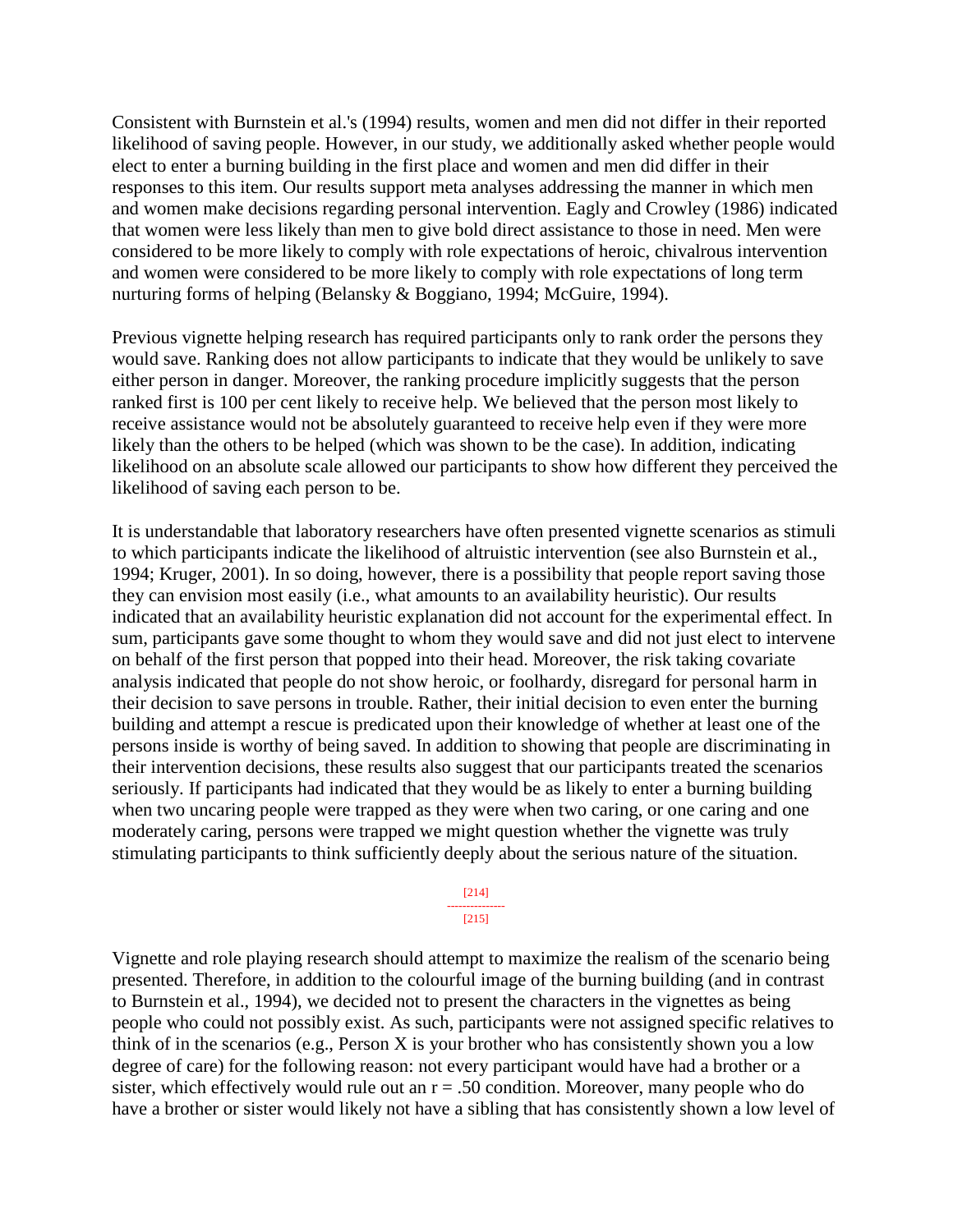care, which would render the Care condition relatively meaningless. Similarly, more participants would likely perceive their mother as caring than as neglectful, so it would make little sense to create a condition that had a fail safe genetic relationship of  $r = .50$  (by designating mother as the  $r = .50$  person in danger) when a third of the vignettes would describe that mother as having shown them a low level of care. For the purposes of our critique we preferred participants to imagine themselves in a position to help people that were real (see also Buskens & Weesie (2000) for similar concerns regarding enhancing the reality of vignettes). We assigned participants to a fundamental Relationship condition (related vs. nonrelated) that would satisfy the requirements for a test of inclusive fitness and then asked participants to indicate which individual relative they had envisioned. Participants' responses revealed that nobody had selected a relative that would suggest they were beyond reproductive age.

Our research has addressed both previous care and relatedness and has accounted for important potential alternative explanations of trends that previously have been presented as strong evidence of inclusive fitness and that have been widely cited in textbooks and also used as the basis for explaining human behaviour in popular science television shows (e.g., The BBC's programme, Human Instinct). In addition, we have examined the affect of mental heuristics that conceivably could influence participant responses to vignette scenarios. By addressing relatedness and previous care, our results strengthen the support for both inclusive fitness theory and reciprocity as they pertain to human helping decisions. In keeping with Hamilton's contention, people are more likely to be helped if a relative is in a position to provide the necessary direct intervention. In addition we have shown that, even in biologically significant situations, the greater predictor of receiving help is the degree of care previously given to the potential altruist.

# **REFERENCES**

Barrett, L., Dunbar, R., & Lycett, J. (2002). *Human Evolutionary Psychology.* New York: Palgrave.

Batson, C. (1997). Self other merging and the empathy altruism hypothesis: Reply to Neuberg et al. (1997). *Journal of Personality and Social Psychology, 73,* 517-522.

Baumeister, R. F., & Leary, M. R. (1995). The need to belong: Desire for interpersonal attachments as a fundamental human motivation. *Psychological Bulletin, 117*, 497-529.

Belansky, E. S., & Boggiano, A. K. (1994). Predicting helping behaviors: The role of gender and instrumental/expressive self schemata. *Sex Roles, 30,* 647-661.

Borgida, E., Conner, C., & Manteufal, L. (1992).Understanding living kidney donation: A behavioural decision making perspective. In S. Spacapan & S. Oskamp (Eds.). *Helping and Being Helped*. 183-212. Newbury Park, CA: Sage.

Burnstein, E., & Branigan, C. (2003). Evolutionary analyses in social psychology. In A. Tesser & N. Schwarz (Eds). *Intraindividual processes*. 3-27. Oxford, UK: Blackwell Publishing.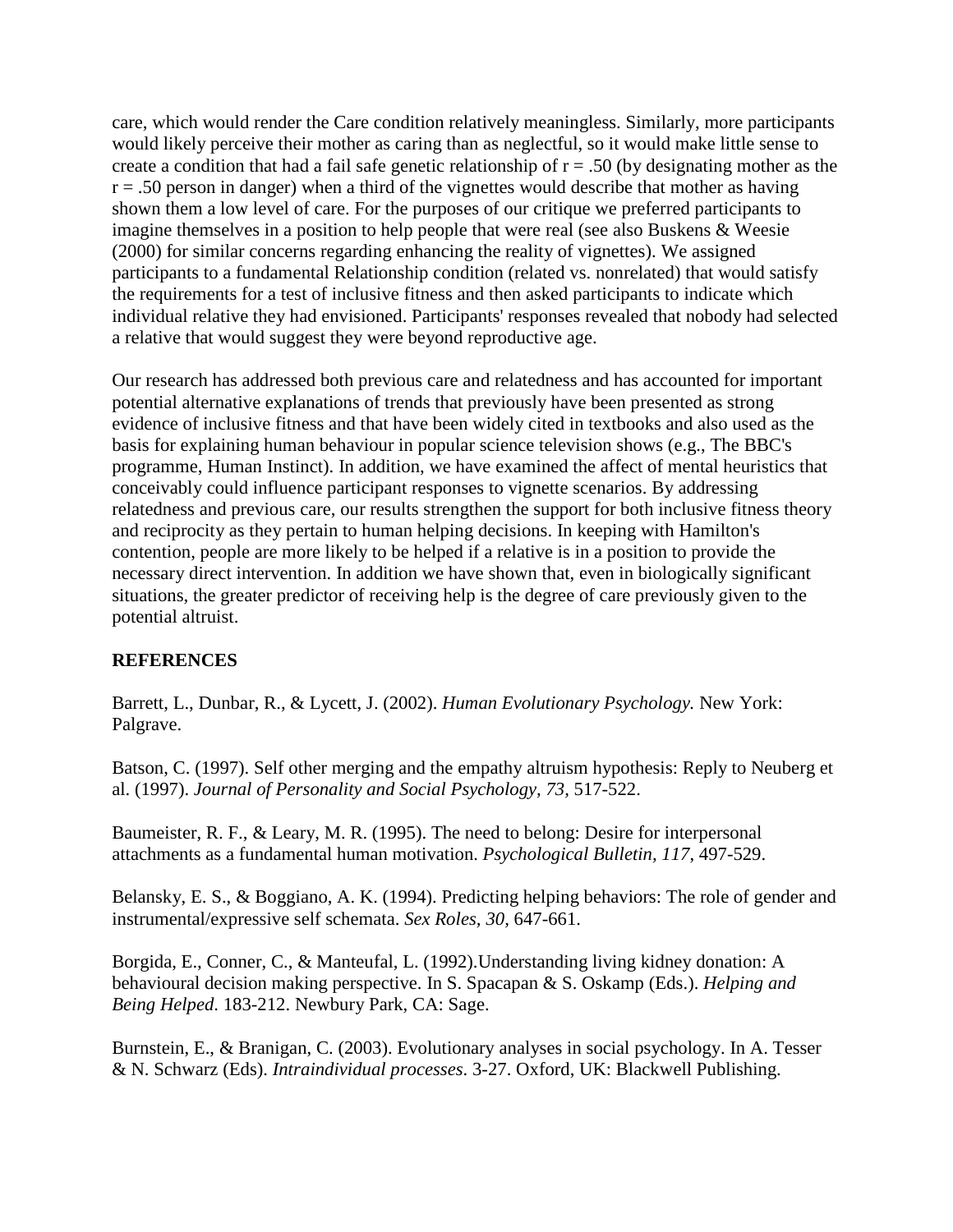Burnstein, E., Crandall, C., & Kitayama, S. (1994). Some neo Darwinian decision rules for altruism: Weighing cues for inclusive fitness as a function of the biological importance of the decision. *Journal of Personality and Social Psychology, 67,* 773-789.

Buskens, V., & Weesie, J. (2000). An experiment on the effects of embeddedness in trust situations: buying a used car. *Rationality and Society, 12,* 227-253.

Buss, D. M. (1999). *Evolutionary Psychology: The New Science of the Mind*. Boston: Allyn and Bacon.

> [215] --------------- [216]

Cialdini, R. B. (2001). *Influence: Science and Practice*. Allyn and Bacon: Boston.

Darley, J. M., & Latane, B. (1968). Bystander intervention in emergencies: diffusion of responsibility. *Journal of Personality and Social Psychology, 8,* 377-383.

de Waal, R. B. M. (1997). The chimpanzee's service economy: food for grooming. *Evolution and Human Behavior, 18*, 375-386.

Dickinson, D. L. (2000). Ultimatum decision making: A test of reciprocal kindness. *Theory and Decision, 48*, 151-177.

Eagly, A. H., & Crowley, M. (1986). Gender and helping behavior: A meta analytic view of the social psychological literature. *Psychological Bulletin, 100*, 283-308.

Fehr, E., & Gachter, S. (2002). Altruistic punishment in humans. *Nature, 415,* 137-140.

Fletcher, D. C., & Michener, C. D. (1987). *Kin Recognition in Animals*. Chichester: John Wiley & Sons.

Form, W. H., & Nosow, S. (1958). *Community in Disaster*. New York: Harper.

Greenberg, L. (1979). Genetic component of bee odor in kin recognition. *Science, 206,* 1095- 1097.

Haldane, J. B. S. (1955). Population genetics. *New Biology, 18*, 34-51.

Halpern, J. J. (1997). Elements of a script for friendship in transactions. *Journal of Conflict Resolution, 41*, 835-868.

Hamilton, W. D. (1963). The evolution of altruistic behavior. *The American Naturalist, 97,* 354- 356.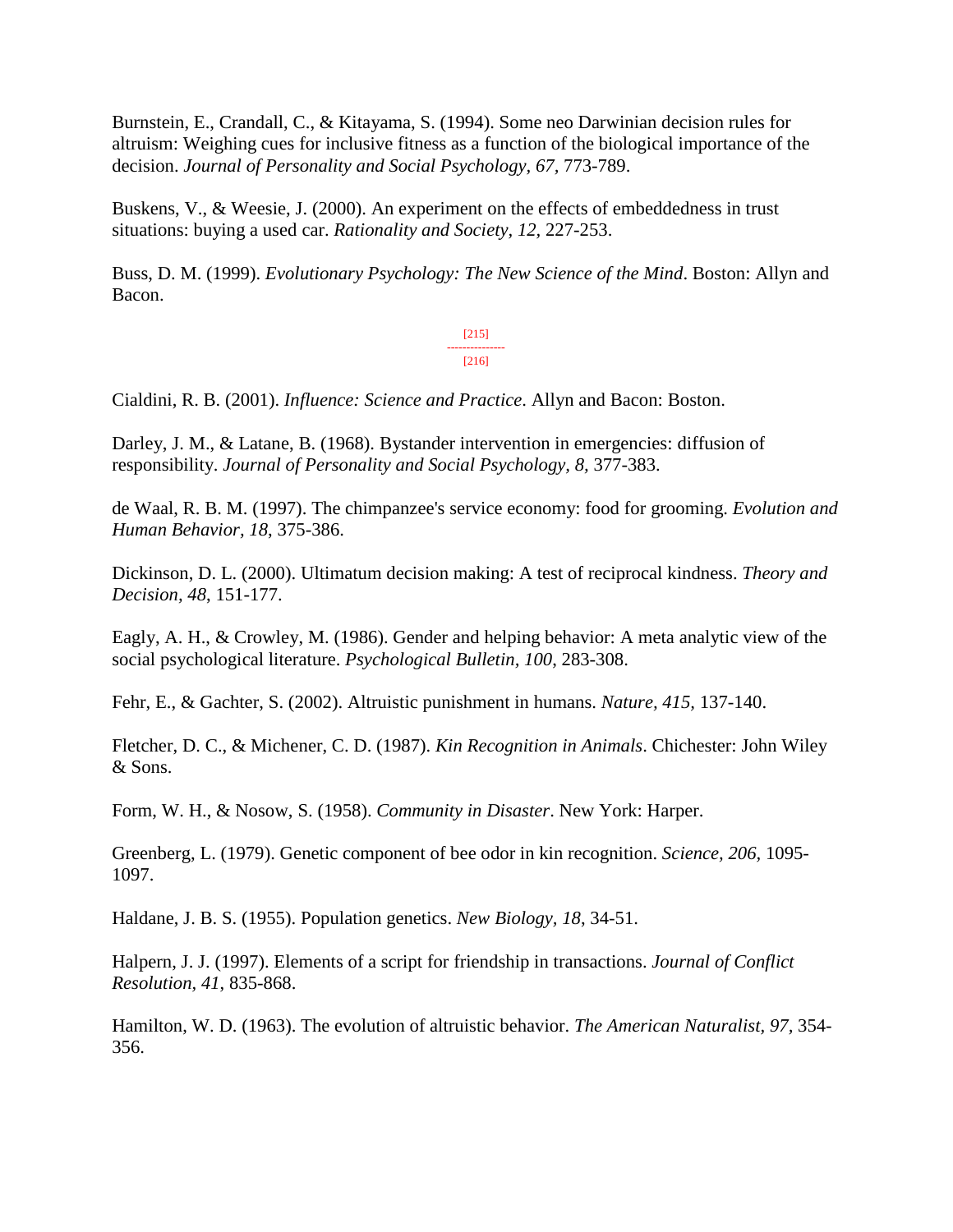Hamilton, W. D. (1964). The genetical evolution of social behavior. *Journal of Theoretical Biology, 7*, 1-52.

Heinsohn, R. & Packer, C. (1995). Complex cooperative strategies in group-territorial African lions. *Science, 269*, 1260-1263.

Kaniasty, K., & Norris, F. N. (1995). Mobilization and deterioration of social support following natural disasters. *Contemporary Directions in Psychological Science, 4*, 94-98.

Kendrick, D. T. (1991). Proximate altruism and ultimate selfishness. *Psychological Inquiry, 2*, 135-137.

Kendrick, D. T., Neuberg, S. L., & Cialdini, R. B. (1999). *Social Psychology: Unraveling the Mystery*. Boston: Allyn and Bacon.

Kruger, D. J. (2001). Psychological aspects of adaptations for kin directed altruistic helping behaviors. *Social Behavior and Personality, 29*, 323-331.

Latane, B., & Darley, J. M. (1968). Group inhibition of bystander intervention in emergencies. *Journal of Personality and Social Psychology, 10,* 215-221.

> [216] --------------- [217]

McGuire, A. M. (1994). Helping behaviors in the natural environment: Dimensions and correlates of helping. *Personality and Social Psychology Bulletin, 20*, 45-56.

Oliner, S. P., & Oliner, P. M. (1988). *The altruistic personality: Rescuers of Jews in Nazi Europe*. New York: The Free Press.

Queller, D. C., Hughes, C. R., & Strassmann, J. E. (1990). Wasps fail to make distinctions. *Nature, 344*, 388.

Richerson, P. J., & Boyd, R. (2001). The evolution of subjective commitment to groups: A tribal instincts hypothesis. In R. M. Nesse (Ed.). *The evolution of subjective commitment*. 186-220. New York: Russell Sage Foundation.

Roberts, G., & Sherratt, T. N. (1998). Development of cooperative relationships through increasing investment. *Nature, 394*, 175-179.

Schwarz, N., Bless, H., Strack, F., Klumpp, G., Rittenauer-Schaka, H., & Simmons, A. (1991). Ease of retrieval as information: Another look at the availability heuristic. *Journal of Personality and Social Psychology, 61*, 195-202.

Seyfarth, R. M., & Cheney, D. L. (1984). Grooming alliances and reciprocal alliances in vervet monkeys. *Nature, 308*, 541-543.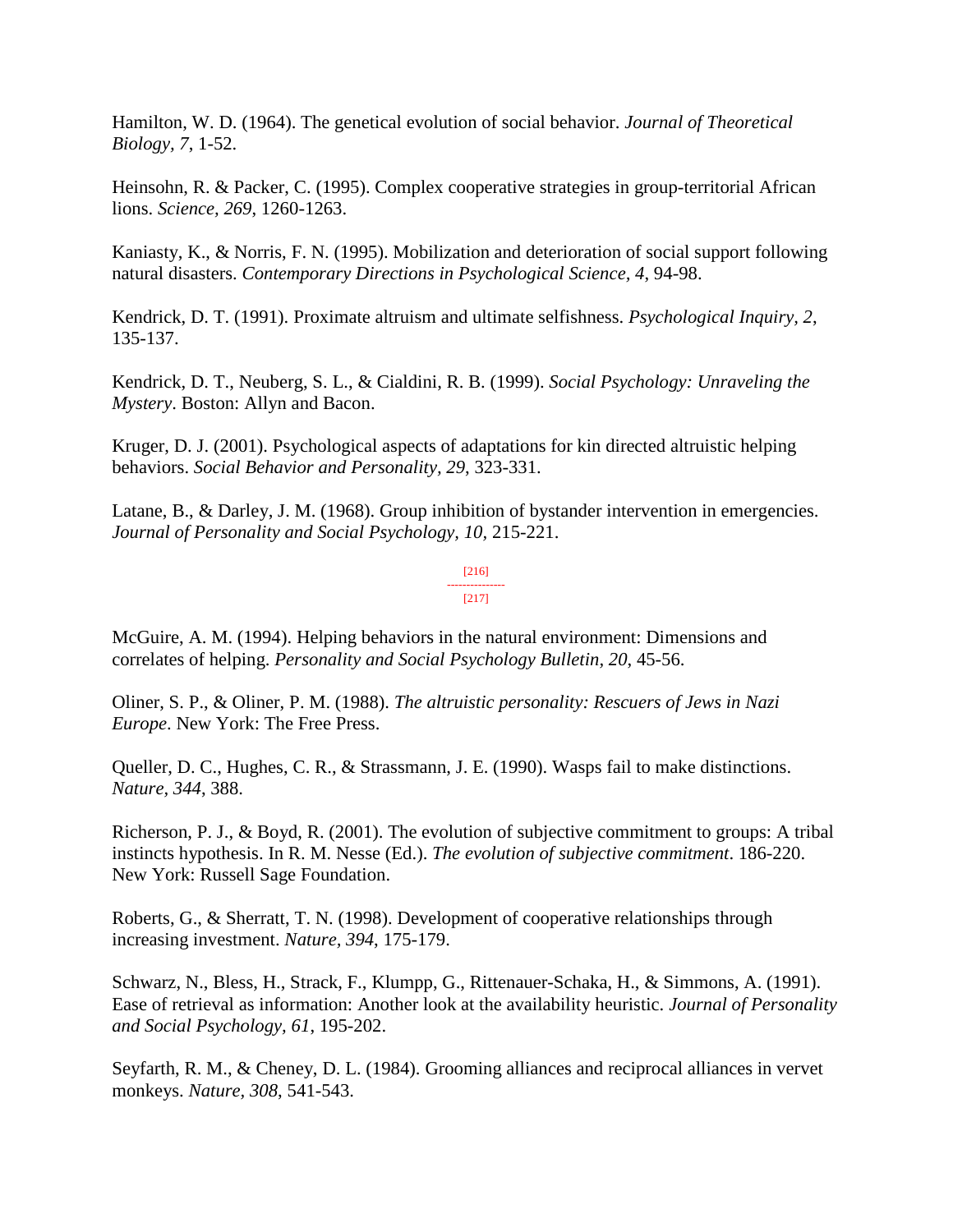Sherman, P. W. (1977). Nepotism and the evolution of alarm calls. *Science, 197,* 1246-1253.

Stacey, P. B., & Koenig, W. D. (1990). *Cooperative Breeding in Birds: Long Term Studies of Ecology and Behavior*. Cambridge: Cambridge University Press.

Strassmann, J. E., Seppa, P., & Queller, D. C. (2002). Absence of within colony discrimination: foundresses of the social wasp, Polistes carolina, do not prefer their own larvae. *Naturwissenschaften. 87*, 266-269.

Trivers, R. L. (1971). The evolution of reciprocal altruism. *Quarterly Review of Biology, 46*, 35- 57.

Tversky, A., & Kahneman, D. (1973). Availability: A heuristic for judging frequency and probability. *Cognitive Psychology, 5*, 207-232.

Tversky, A., & Kahneman, D. (1974). Judgment under uncertainty: Heuristics and biases. *Science, 185*, 1124-1131.

Yates, J. F. (1992). *Risk taking behavior*. Chichester: John Wiley.

[217] --------------- [218]

# **APPENDIX A: Stimulus Materials and Scales**

All participants read the following basic vignette and information (specific details of Person X and Person Y altered according to the vignette the participant had been assigned):

As you make your way through the city you walk past a building that is blazing with flames. You realize that the building has been housing a meeting attended by two people you know. You have known each person for the same amount of time. Person X is a nonrelative who has consistently shown a high level of care for you, and Person Y is a relative who has consistently shown a low level of care for you.

Attempting to enter the building to save either person would risk considerable harm to you.

1. Please indicate the likelihood that you would enter the building to attempt a rescue  $(1 =$ extremely unlikely;  $9 =$  extremely likely).

Assume that you are inside the house.

2. Please indicate the likelihood that you would attempt to rescue Person  $X(1 =$  extremely unlikely;  $9 =$  extremely likely).

3. Please indicate the likelihood that you would attempt to rescue Person Y ( $1 =$  extremely unlikely;  $9 =$  extremely likely).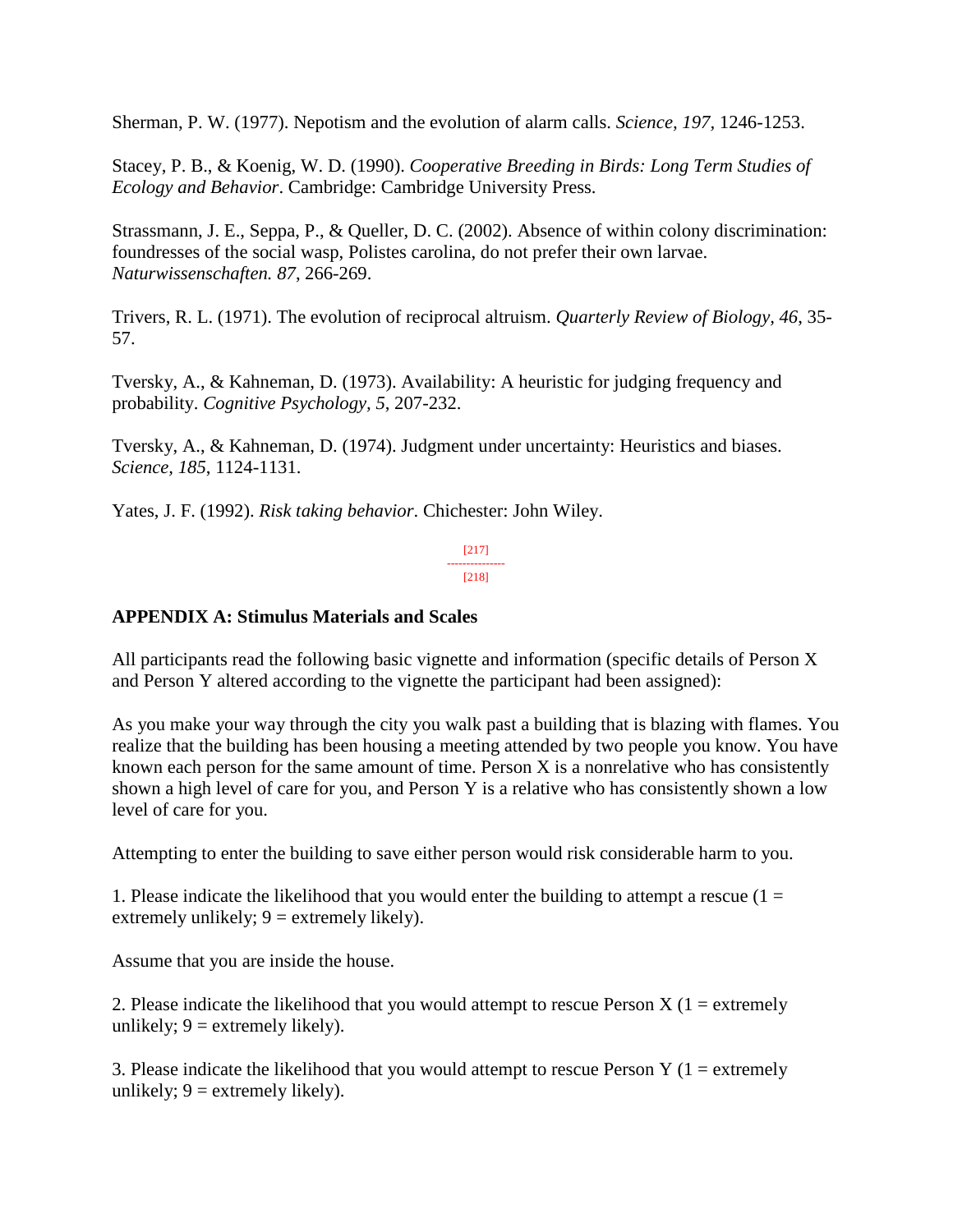Please indicate the degree to which you agree with the following statements

4. It was easy for me to think of a particular person for Person X (1 = extremely difficult;  $9 =$ extremely easy).

5. It was easy for me to think of a particular person for Person Y (1 = extremely difficult;  $9 =$ extremely easy).

6. How caring is Person X (where  $1 =$  extremely low;  $9 =$  extremely high)

7. How caring is Person Y (where  $1 =$  extremely low;  $9 =$  extremely high)

8. Please indicate who you imagined Person X to be:

I imagined Person X to be:

9. Please indicate who you imagined Person Y to be:

I imagined Person Y to be:

#### **APPENDIX B: Descriptive Statistics and Correlations Among the Dependent Variables**

| Variable                                 |           | Mean SD $(2)$         | (3)  |
|------------------------------------------|-----------|-----------------------|------|
| Likelihood of Saving<br>Person $(1)$     |           | 5.82 2.34.199**.323** |      |
| Likelihood of Entering<br>Building $(2)$ | 6.23 1.99 |                       | .077 |
| Availability Heuristic (3) 5.85 2.82     |           |                       |      |
| **p $< .01$                              |           |                       |      |

[218] --------------- [219]

**AUTHOR BIOGRAPHIES**

Mark Burgess is a Senior Lecturer at Liverpool Hope University. His social psychology research employs both experimental and critical methods. His e-mail address is: [burgesm@hope.ac.uk](mailto:burgesm@hope.ac.uk)

Michael S. Gordon lectured at Liverpool Hope University and is currently completing his training as a Clinical Psychologist at Queen's University, Northern Ireland.

Mark Shevlin is a lecturer at the University of Ulster, Northern Ireland and specializes in statistical designs and analyses. His e-mail address is: [m.shevlin@ulster.ac.uk](mailto:m.shevlin@ulster.ac.uk)